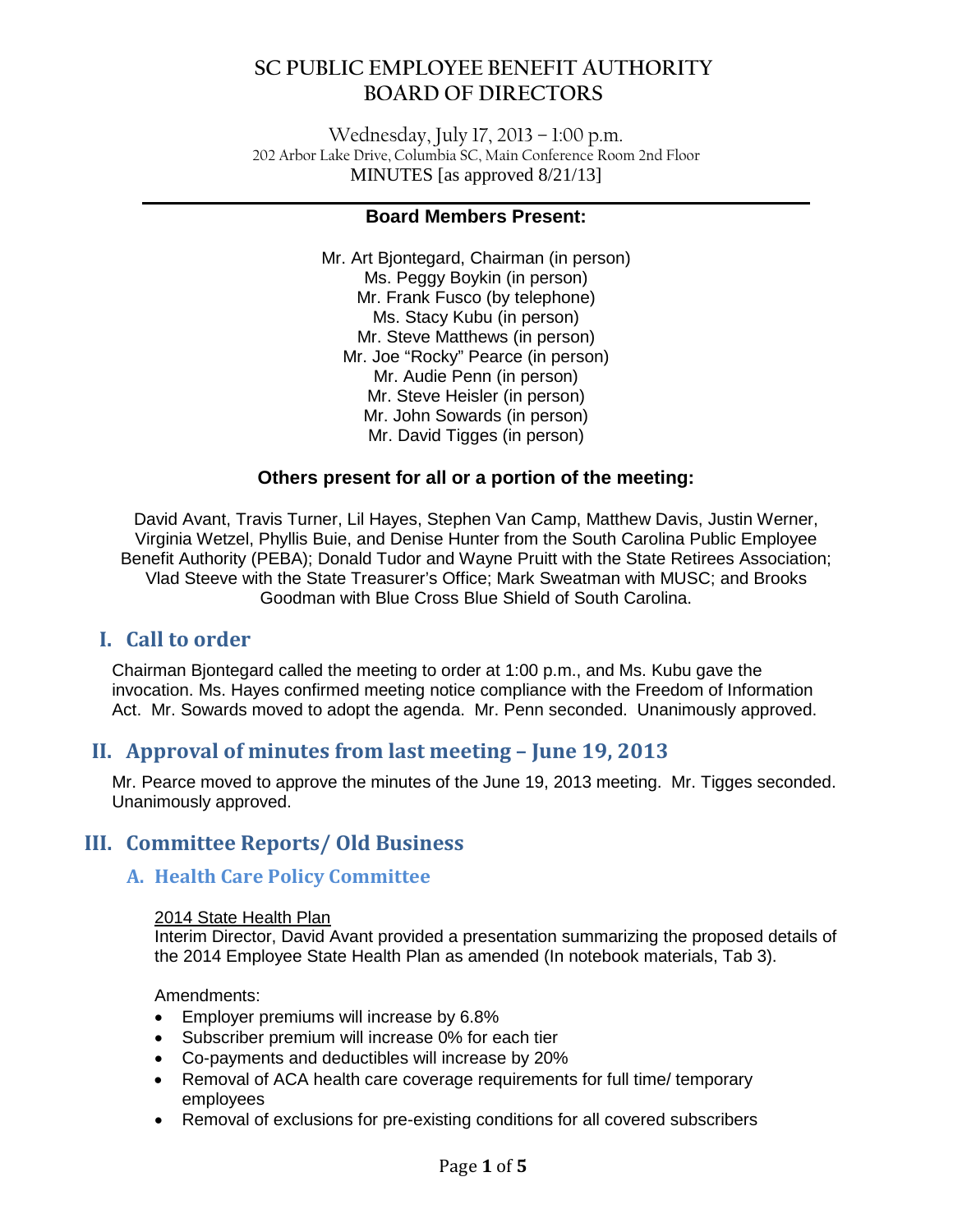Wednesday, July 17, 2013 – 1:00 p.m. 202 Arbor Lake Drive, Columbia SC, Main Conference Room 2nd Floor MINUTES [as approved 8/21/13]

**\_\_\_\_\_\_\_\_\_\_\_\_\_\_\_\_\_\_\_\_\_\_\_\_\_\_\_\_\_\_\_\_\_\_\_\_\_\_\_\_\_\_\_\_\_\_\_\_\_\_\_\_\_\_\_\_\_\_\_\_\_\_\_\_\_\_\_\_\_\_\_\_\_\_\_\_\_\_**

It was noted that the Health Care Policy Committee recommended on June 24, 2013, an option in compliance with ACA regulations to provide health care coverage for full-time/ temporary employees. On July 5, 2013, the IRS announced that ACA compliance requirements for health care coverage for full time temporary employees would be postponed until 2015. Therefore, this would not be included in the 2014 State Health Plan. Staff has been directed to research various options for the 2015 State Health Plan.

Mr. Sowards inquired about reserves collected during the 2014 Plan Year. Mr. Avant indicated that all reserves are placed into the OPEB Trust Fund.

Mr. Penn inquired if there is going to be legislation introduced to change the definition of full-time temporary employees (working 30 hours or more). Mr. Avant indicated that will be addressed directly with employers as changes are made in the future.

Mr. Heisler inquired if there is a provision allowing PEBA to make adjustments to the plan during the plan year? Mr. Avant explained that the existing statute already includes provisions to allow for adjustments. Therefore a new provision is not needed.

#### **Action:**

Chairman Bjontegard asked for a motion to approve the 2014 State Health Plan as amended. Mr. Pearce moved to approve. Mr. Heisler seconded. The 2014 State Health Plan as amended was unanimously approved.

#### **Other Committee Updates:**

#### Pharmacy Benefits Manager

Staff Member Travis Turner explained that the Pharmacy Benefits Manager Contract will be finalized by the end of August 2013.

Patient Center Medical Home (PCMH) - Updates Mr. Avant advised that staff has been reviewing 3 pilot programs:

| <b>PCMH</b><br><b>Pilot</b><br>Program | <b>Status</b>                                                                                                                                                                                       | <b>Potential Pilot</b><br><b>Subscribers</b> |
|----------------------------------------|-----------------------------------------------------------------------------------------------------------------------------------------------------------------------------------------------------|----------------------------------------------|
| <b>Clemson</b>                         | • Internal operations still being finalized.<br>• Seeking revenue to start the program                                                                                                              | 8,000                                        |
| Palmetto<br>Health                     | • Scheduled meeting on July 23, 2013, with PEBA<br>staff, Blue Cross Blue Shield, and Palmetto Health to<br>go over introductory details of the pilot program.                                      | 1,200                                        |
| <b>MUSC</b>                            | • Pilot program details in finalization stage<br>. Pilot would require new health care plan<br>• Concerned about timing of implementation of a new<br>plan prior to October 2013 enrollment period. | 18,000                                       |

Mr. Avant advised that pilot programs requiring new health plans must be approved by the PEBA Board and then approved by the SC Budget and Control Board. All other PCMH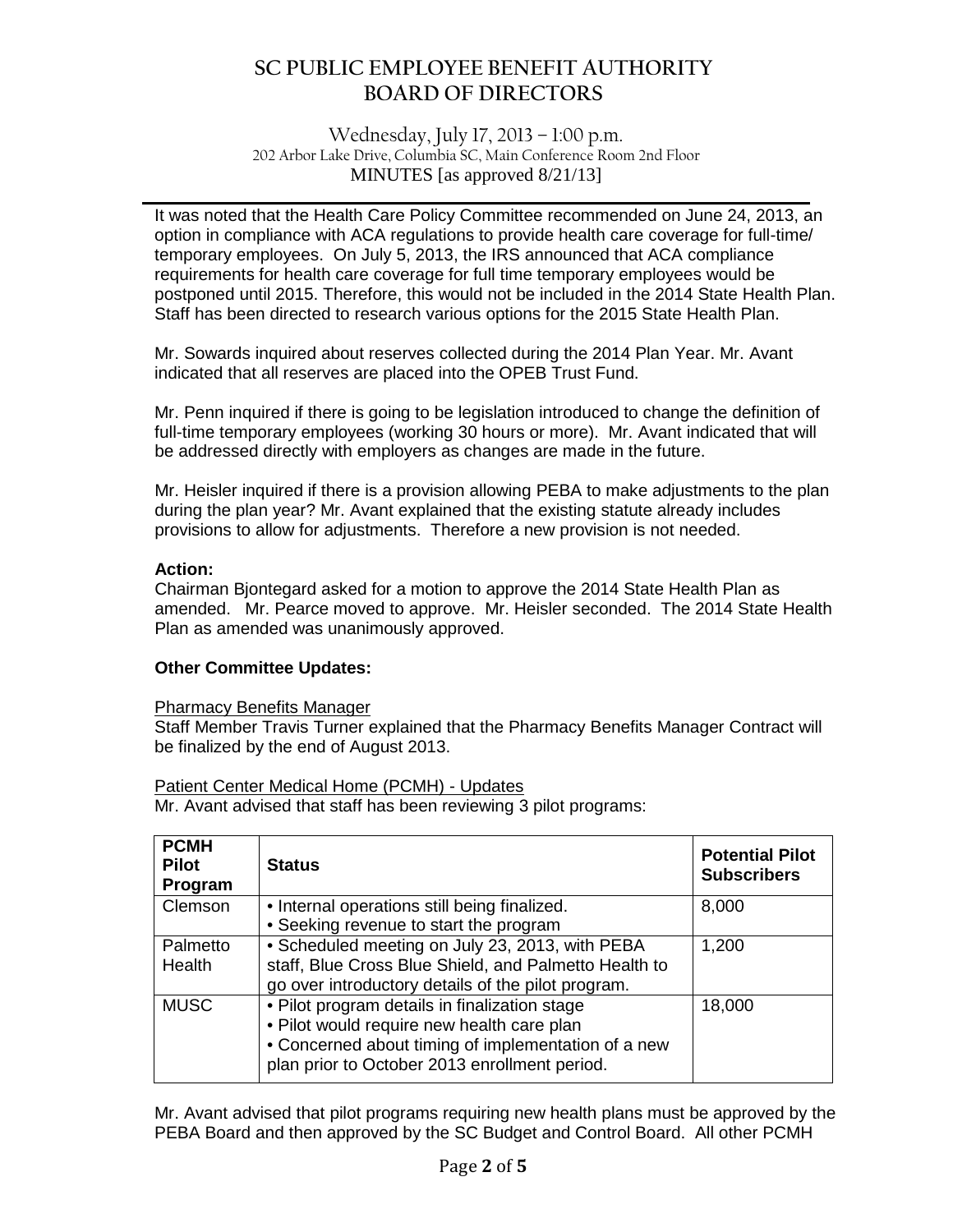Wednesday, July 17, 2013 – 1:00 p.m. 202 Arbor Lake Drive, Columbia SC, Main Conference Room 2nd Floor MINUTES [as approved 8/21/13]

**\_\_\_\_\_\_\_\_\_\_\_\_\_\_\_\_\_\_\_\_\_\_\_\_\_\_\_\_\_\_\_\_\_\_\_\_\_\_\_\_\_\_\_\_\_\_\_\_\_\_\_\_\_\_\_\_\_\_\_\_\_\_\_\_\_\_\_\_\_\_\_\_\_\_\_\_\_\_**

pilot programs that do not require a new health plan can be implemented within the parameters of the current State Health Plan. Therefore, the MUSC Pilot Program would require an approval by the PEBA Board and the Budget and Control Board before plan implementation for the 2014 plan year (enrollment during October 2013).

Mr. Sowards and Ms. Boykin suggested that the PEBA Board have a telephonic meeting to review the MUSC Pilot Plan in a timely manner prior to the scheduled Budget and Control Board meeting on August 13, 2013.

Mr. Penn asked if there will be defined deliverables with measurable outcomes. Interim Director Avant explained that staff will work with MUSC to insure deliverables are established within plan design. He also stated that the current State Health Plan subscribers can serve as the population used to gather baseline data.

#### **Action:**

Chairman Bjontegard asked for a motion. Mr. Pearce made a motion to recognize that the Health Care Policy Committee will meet between now and August 5, 2013, to receive information about a potential MUSC Pilot Program that must be revenue neutral to the SC State Health Plan, must have PCMH components, and must include health wellness components. The Health Care Policy Committee must provide their recommendation to the PEBA Board during a telephonic Board meeting scheduled on August 5, 2013, at 1:00 p.m. The PEBA Board will then send their approvals to the Budget and Control Board during their scheduled meeting on August 13, 2013. Mr. Tigges moved to approve. Mr. Sowards seconded. The motion was unanimously approved.

Ms. Boykin asked for parameters requiring PEBA Board approvals of pilot programs. Mr. Avant explained that the PEBA Board will need to approve pilot programs that have terms and conditions apart from the State Health Plan. He advised that the PEBA Board is not legally required to approve pilot programs whose parameters fall within the terms and conditions of the State Health Plan. However, the Board can determine their level of involvement in the selection of pilot programs as they see fit. Chairman Bjontegard confirmed with the PEBA Board to give staff directive in all pilot programs whose parameters fall within the terms and conditions of the State Health Plan as approved by the PEBA Board.

## **B. Retirement Policy Committee**

#### **Committee Updates:**

Chairman Sowards announced that the Retirement Policy Committee will be meeting on July 24, 2013, to resume their review of the Deferred Compensation Program and the PEBA Board's strategic plans. He will report any recommendations on these issues to the Board during the August 2014 Board meeting.

He reminded everyone that the State Optional Retirement Plan's quarterly performance call is scheduled for August 13, 2013. If any member would like to participate in that call they need to contact staff in advance.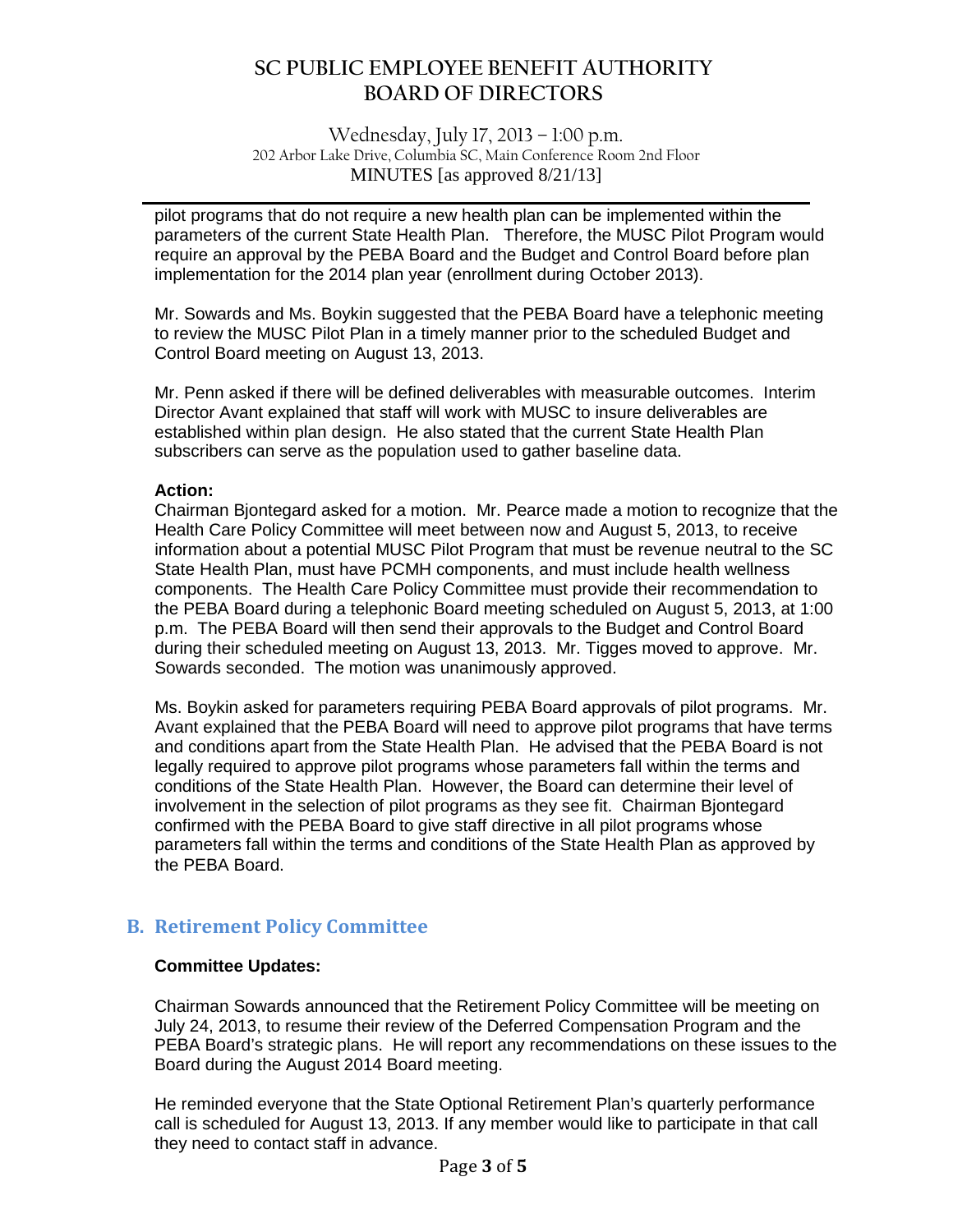Wednesday, July 17, 2013 – 1:00 p.m. 202 Arbor Lake Drive, Columbia SC, Main Conference Room 2nd Floor MINUTES [as approved 8/21/13]

**\_\_\_\_\_\_\_\_\_\_\_\_\_\_\_\_\_\_\_\_\_\_\_\_\_\_\_\_\_\_\_\_\_\_\_\_\_\_\_\_\_\_\_\_\_\_\_\_\_\_\_\_\_\_\_\_\_\_\_\_\_\_\_\_\_\_\_\_\_\_\_\_\_\_\_\_\_\_**

He also reminded everyone of the NAGDCA Conference scheduled for September  $8 - 11$ , 2013.

### **C. Finance, Administration, Audit and Compliance Committee**

#### **Committee Updates**

Mr. Matthews announced that the FAAC Committee will be meeting on August 16, 2013, and will be reviewing four agenda items:

- 1) Strategic Planning
- 2) PEBA's Accountability Report (due to the Office of State Budget on 9/16/2013)
- 3) PEBA's Detailed Agency Budget
- 4) Internal Auditor's Position.

He will report any recommendations on these issues to the Board during the August 2014 Board meeting.

Chairman Bjontegard would like to add an additional item to the FAAC scheduled meeting: Proxy Voting. Mr. Sowards, Mr. Tigges, and Mr. Matthews stated that proxy voting is not permissible under law for a fiduciary board.

### **IV. New business**

#### **A. 2014 Retreat:**

Chairman Bjontegard asked all Board members to consider several different dates for the 2014 Board Retreat (January 31, 2014 – February 1, 2014 or February 28, 2014 – March 1, 2013) and to provide staff with topics they would like to review.

Chairman Bjontegard suggested an educational meeting with PEBA's top ten vendors.

Board members expressed their desire to have the retreat centrally located in the Columbia area out of convenience for all Board Members.

#### **B. Additional Resource Materials: Available on the Extranet and in Notebook**

Chairman Bjontegard asked members to review the following additional materials in their notebooks: Legislative Year End Update, PEBA Board Calendar, and the Past Action Report.

He would like to add 3 additional legislative bills that may require follow-up in the upcoming 2014 Legislative Session:

- 1) Senate Bill 290 (Telemedicine)
- 2) Senate Bill 568 (Certificate of Need)
- 3) Senate Bill 180 (Tobacco Surcharge)

## **C. Additional Updates**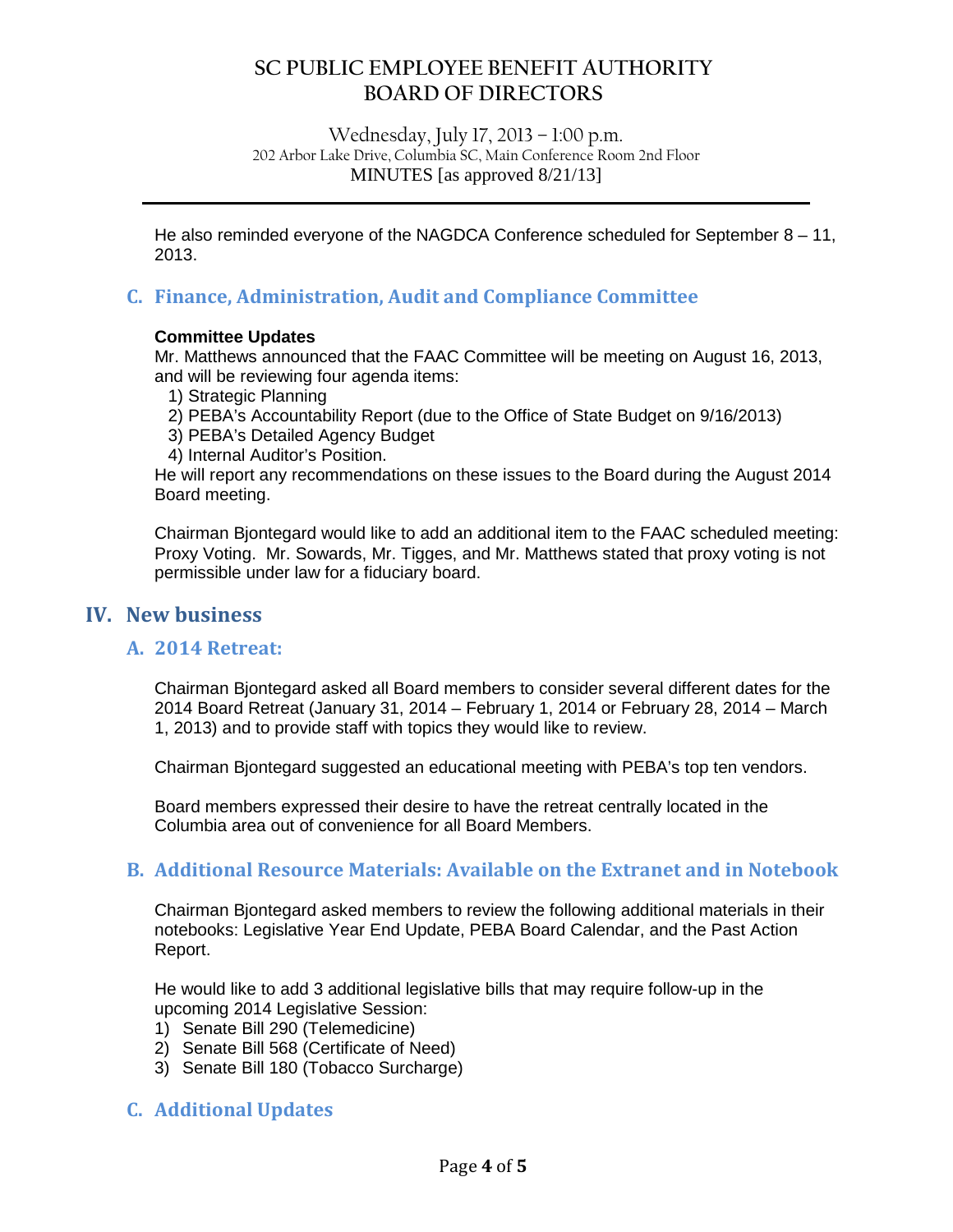Wednesday, July 17, 2013 – 1:00 p.m. 202 Arbor Lake Drive, Columbia SC, Main Conference Room 2nd Floor MINUTES [as approved 8/21/13]

**\_\_\_\_\_\_\_\_\_\_\_\_\_\_\_\_\_\_\_\_\_\_\_\_\_\_\_\_\_\_\_\_\_\_\_\_\_\_\_\_\_\_\_\_\_\_\_\_\_\_\_\_\_\_\_\_\_\_\_\_\_\_\_\_\_\_\_\_\_\_\_\_\_\_\_\_\_\_**

Chairman Bjontegard announced that he and Mr. Avant will be meeting with Governor Haley on August 6, 2013, to discuss PEBA's agenda for the upcoming legislative year. All Board members were encouraged to provide their input to be relayed to the Governor at this meeting.

### **D. Report from Interim Director, David Avant**

#### DeLoitte & Touche IT Risk Assessment:

IT risk assessment will begin August 5, 2013, and will be a four week process to include project planning and initiation, external network vulnerability assessment, internal network vulnerability assessment, web application vulnerability assessment, and final reporting. The final score card will be reported to the PEBA Board during the September 2013 Board meeting.

Ms. Boykin wanted to insure the final assessment report would be reviewed by the PEBA Board prior to the PEBA Agency's budget request submittal (September 2013) in the event IT changes would require additional funding.

## **V. Round Table Discussion**

There were no comments.

## **VI. Executive Session Pursuant to S.C. Code of Laws**

At 2:05 p.m., upon a motion by Chairman Bjontegard and second by Mr. Pearce, the Board voted unanimously to enter into executive session.

Open meeting resumed at 2:45 p.m. following the Executive Session. No action was taken by the Board while in Executive Session.

## **VII. Adjournment**

There being nothing further to discuss, Chairman Bjontegard requested a motion to adjourn. Mr. Penn moved to adjourn and Mr. Heisler seconded. The committee unanimously voted to adjourn at 2:50 p.m.

\*\*\*\*\*\*\*\*\*\*\*\*\*\*\*\*\*\*\*\*\*\*\*\*\*\*\*\*\*\*\*\*\*\*\*\*\*\*\*\*\*\*\*\*\*\*\*\*\*\*\*\*\*\*\*\*\*\*\*\*\*\*\*\*\*\*\*\*\*\*\*\*\*\*\*\*\*\*\*\*\*\*\*\*\*\*\*\*\*\*\*\*\*\*\*\*\*\*

#### **Statement for the minutes:**

"I was not present during the approval of the 2014 State Health Plan as amended but would have voted in favor of the 2014 State Health Plan as amended had I been present. I informed the Chairman and other Board members of my approval prior to the meeting." -Frank Fusco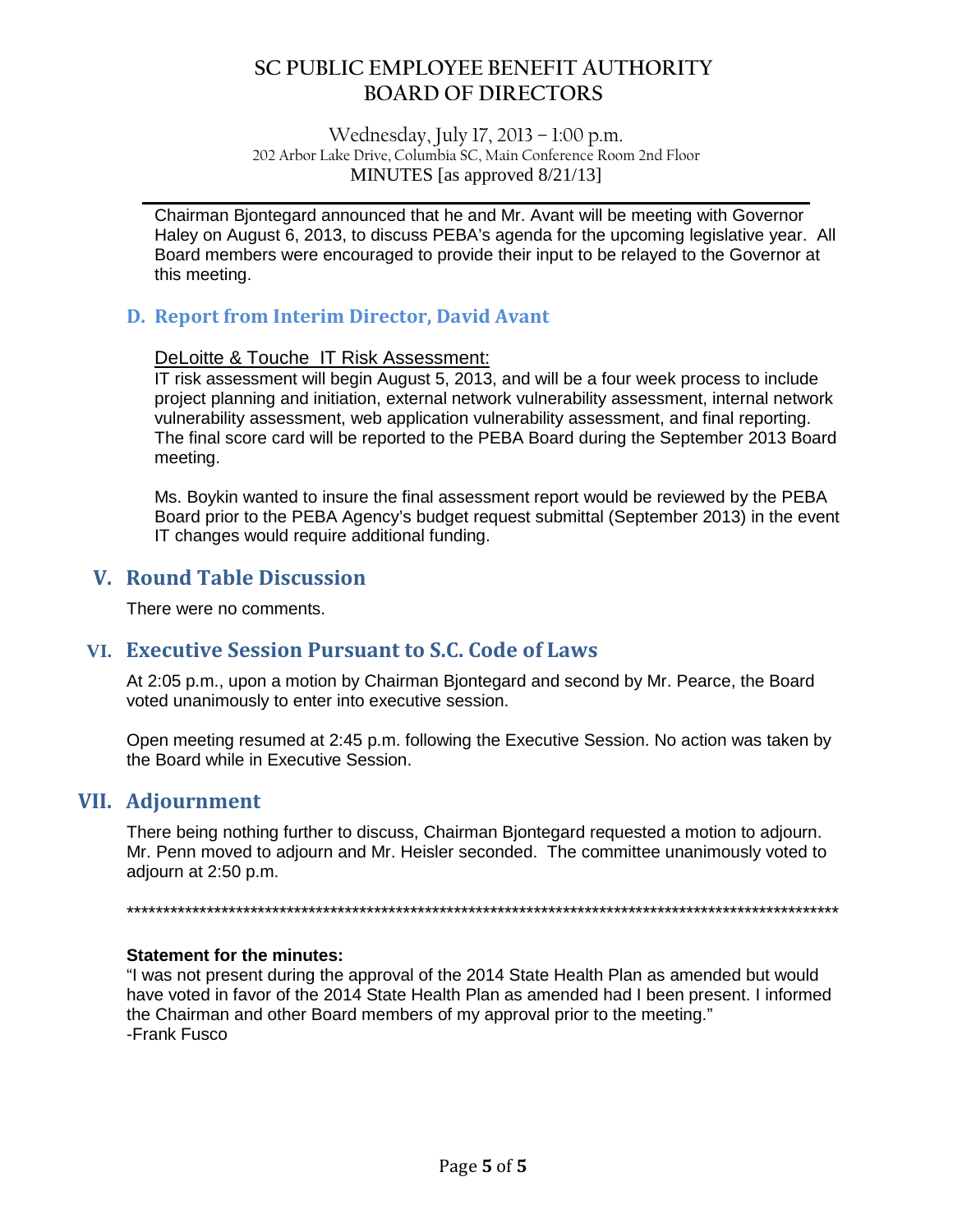# **SC Public Employee Benefit Authority Board of Directors Meeting**

202 Arbor Lake Drive, Columbia SC, 29223  $\cdot$ Main Conference Room  $\mathcal{L} = \{ \mathcal{L} \mid \mathcal{L} \in \mathcal{L} \}$ 

# **Wednesday, July 17, 2013 – 1:00 P.M.**

# **AGENDA**

- **1. Adoption of Proposed Agenda**
- **2. Minutes of Previous Meeting**
- **3. Committee Reports**
	- **a. Health Policy Committee**
		- **i. Adoption of 2014 Health Plan**
	- **b. Retirement Policy Committee**
	- **c. Finance, Administration, Audit & Compliance Committee**
- **4. New Business**
- **5. Round Table Discussion**
- **6. Executive Session (if needed)**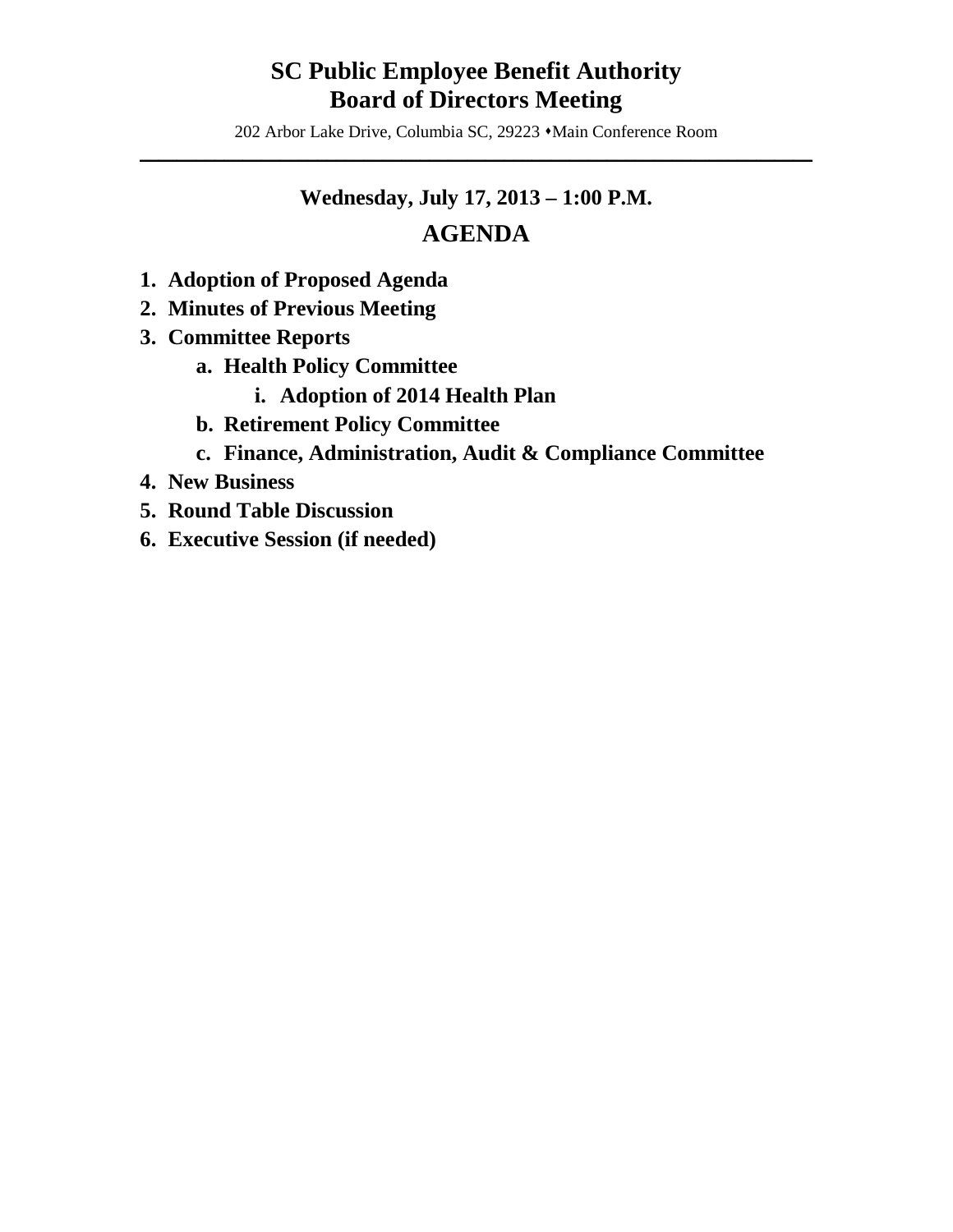# **DRAFT MINUTES**

#### **Wednesday, June 19, 2013 – 1:00 P.M.**

**202 Arbor Lake Drive, Columbia SC, Main Conference Room 2nd Floor \_\_\_\_\_\_\_\_\_\_\_\_\_\_\_\_\_\_\_\_\_\_\_\_\_\_\_\_\_\_\_\_\_\_\_\_\_\_\_\_\_\_\_\_\_\_\_\_\_\_\_\_\_\_\_\_\_\_\_\_\_\_\_\_\_\_\_\_\_\_\_\_**

#### **Board Members Present:**

Mr. Art Bjontegard, Chairman (in person) Mr. Stephen Heisler (in person) Mr. John Sowards (in person) Mr. David Tigges (in person) Mr. Frank Fusco (in person) Ms. Stacy Kubu (in person) Mr. Steve Matthews (in person) Mr. Joe "Rocky" Pearce (in person) Mr. Audie Penn (in person)

#### **Others present for all or a portion of the meeting:**

David Avant, Travis Turner, Lil Hayes, Stephen Van Camp, Matthew Davis, and Virginia Wetzel with the Public Employee Benefits Authority; Sarah Corbett and Hershel Harper with the SC Retirement Investment Systems; Brady O'Connell with Hewitt EnnisKnupp; Brooks Goodman from BCBSSC; Wayne Pruitt and Donald Tudor from the South Carolina State Retirees Association.

#### **1. CALL TO ORDER; ADOPTION OF PROPOSED AGENDA**

Chairman Bjontegard called the meeting to order at 1:00 p.m., and Mr. Pearce gave the invocation. Ms. Hayes confirmed meeting notice compliance with the Freedom of Information Act. Mr. Penn moved to adopt the agenda.

Chairman Bjontegard introduced the newest Board member, Steve Heisler. He also introduced Virginia Wetzel, the new Assistant Liaison.

#### **2. MINUTES OF PREVIOUS MEETING – MAY 15, 2013**

Chairman Bjontegard asked for amendments to the May meeting minutes. Mr. Fusco requested a minor adjustment of removing the word "highly-" found on page 3 of the minutes. Mr. Matthews moved to approve the May 15, 2013 minutes as amended with a second by Mr. Sowards. The minutes were unanimously approved as amended.

#### **3. RETIREMENT SYSTEMS INVESTMENT COMMISSION (RSIC)/HEK**

Brady O'Connell with Hewitt EnnisKnupp gave a presentation reviewing asset/liability study recommendations (in notebook materials) for the SC Retirement Investment Commission. He explained that there were no dramatic changes to the previous investment structure, but thinks that this new plan will result in higher returns. Discussion followed concerning alternative investments, with Mr. Sowards confirming that HEK is comfortable with a portfolio with this type of mix of investments and assets, because the different types would mean maximized returns. Mr. Avant said the actuaries were comfortable with the portfolio and did not think the changes would destabilize the actuarial assumptions.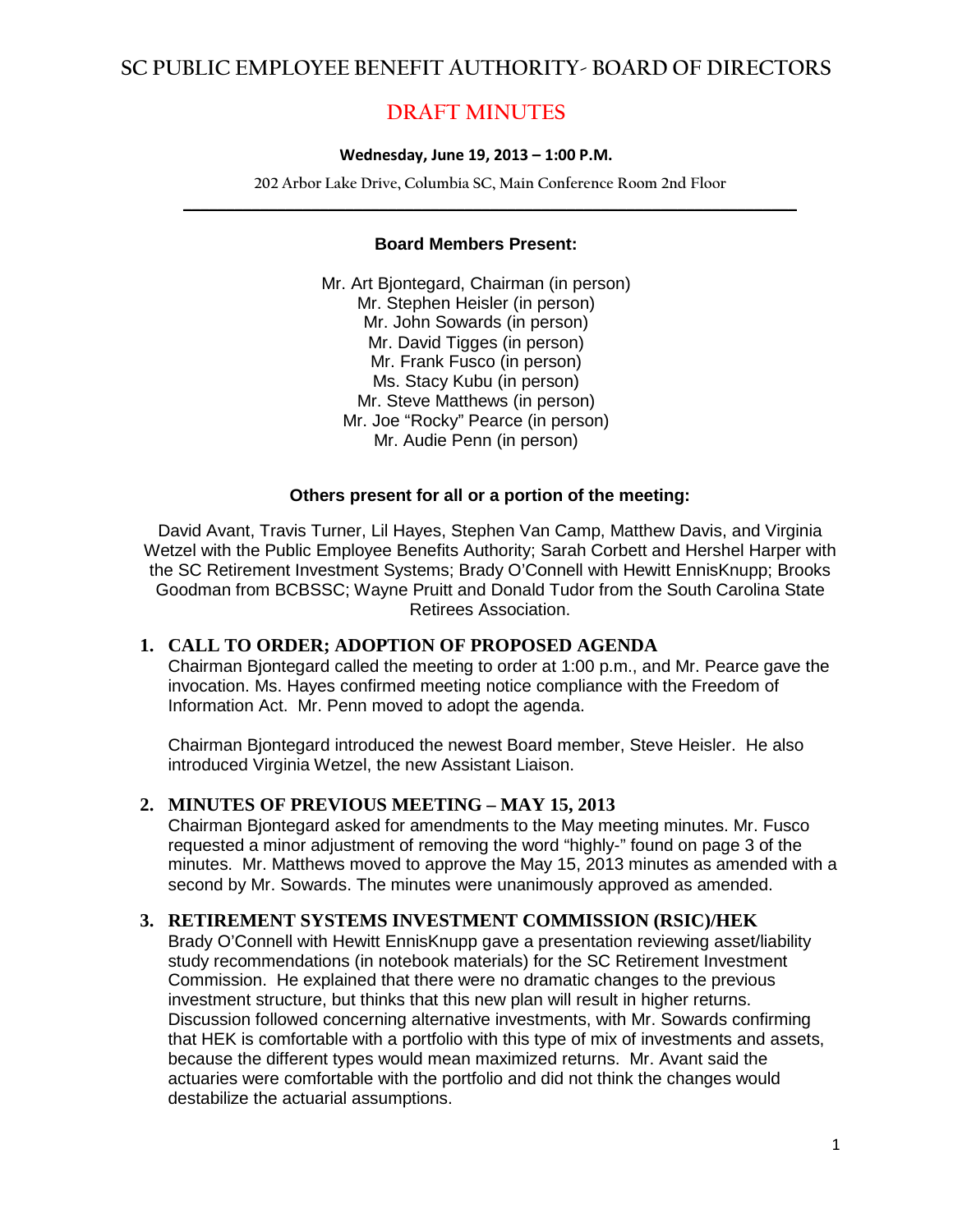# **DRAFT MINUTES**

#### **Wednesday, June 19, 2013 – 1:00 P.M.**

**202 Arbor Lake Drive, Columbia SC, Main Conference Room 2nd Floor \_\_\_\_\_\_\_\_\_\_\_\_\_\_\_\_\_\_\_\_\_\_\_\_\_\_\_\_\_\_\_\_\_\_\_\_\_\_\_\_\_\_\_\_\_\_\_\_\_\_\_\_\_\_\_\_\_\_\_\_\_\_\_\_\_\_\_\_\_\_\_\_**

Questions were asked about the targeted return rate and results from past years. Mr. Avant noted that the PEBA Board is not responsible for setting the rate of return; that is the Legislature's role. The assumed rate of return is in the hands of the Legislature [because it is in statute]. Other discussion followed relating to rebalancing exercises, benchmarks, and investment strategies being related to a combination of factors tailored for this plan. Comparisons to other plans were questioned, with Mr. O'Connell saying that the unfunded liabilities make it hard to compare SC to other state's plans. Mr.  $O'$ Connell addressed the fact that SC was ranked  $46<sup>th</sup>$  in terms of funding in the past. He is unaware of South Carolina's current ranking but noted that SC is taking action politically to improve this status.

#### **4. COMMITTEE REPORTS/ OLD BUSINESS**

#### **RETIREMENT POLICY COMMITTEE**

Mr. Sowards introduced staff, Mr. Matt Davis, who gave an Optional Retirement Program (ORP) Overview Presentation (in notebook materials). It was explained that Summit Strategies Group is the ORP investment consultant. Mr. Davis then stated his goal was for the Committee to be able to assume their responsibilities for the program as soon as possible, with Summit reporting quarterly to staff, and in the future staff would report to the Committee and the Committee would report to the full Board. Mr. Davis introduced Mr. Paul Staples with Summit [on speakerphone] and explained the co-fiduciary relationship Summit has with PEBA. Discussion followed on details of the ORP, with Mr. Sowards noting the Committee had done an extensive study on the program. He then re-introduced Paul Staples for a presentation of the Investment Policy Statement revisions (in notebook materials).

#### **Action:**

Chairman Bjontegard asked for a motion and Mr. Sowards moved to approve the Investment Policy Statement as amended. Mr. Fusco seconded. The Investment Policy Statement as amended was unanimously approved.

#### **Further Committee Updates by Chairman Sowards:**

#### Deferred Compensation:

The committee will begin reviewing the Deferred Compensation Program in depth during the month of September 2013.

#### PORS Disability Review Board

Senate Bill 484 has been passed and signed into law on June 13, 2013. It reverses changes made to the PORS Disability provisions found in Act 278 to add a Medical Review Board to review PORS disability decisions made by the Department of Vocational Rehabilitation.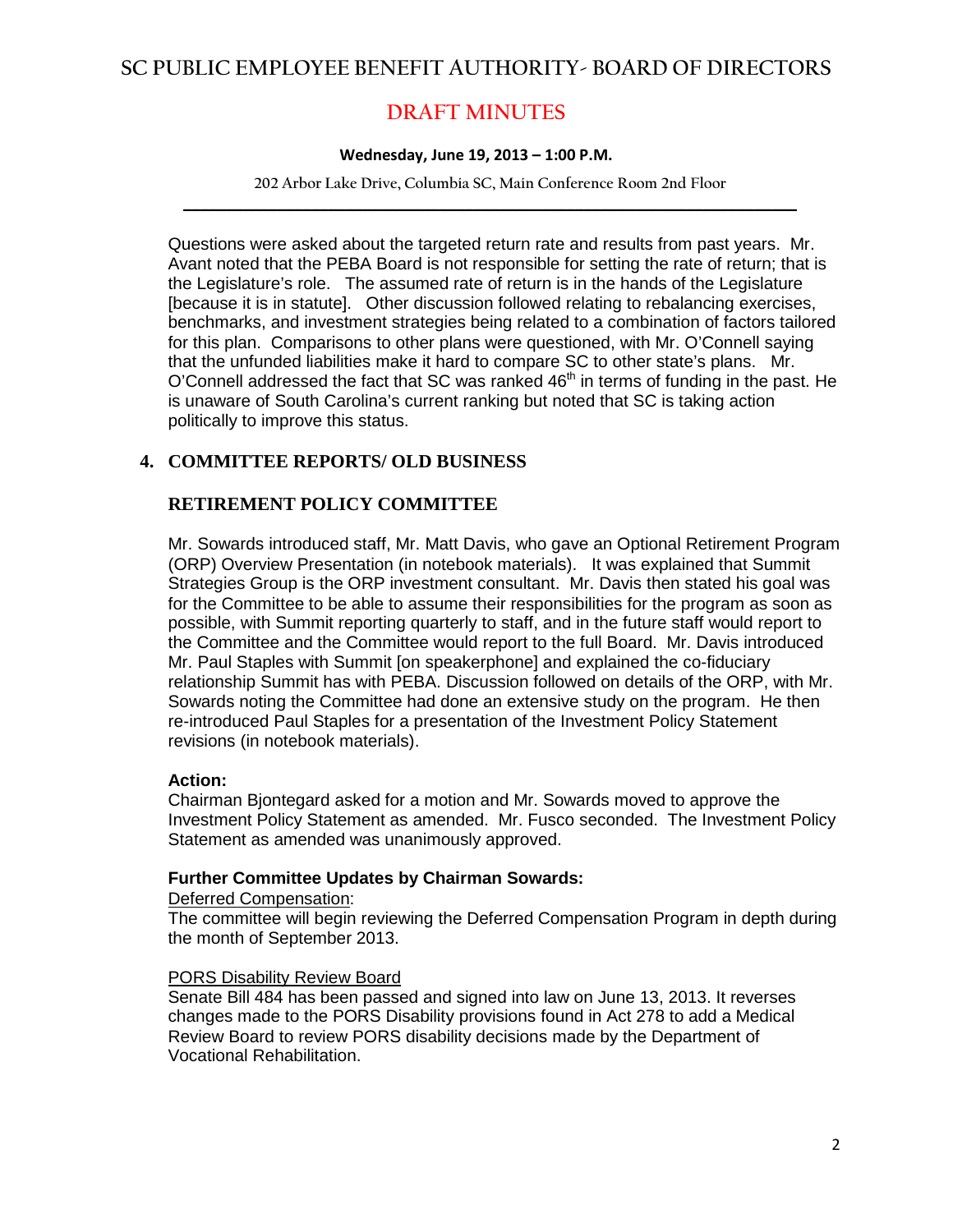## **DRAFT MINUTES**

#### **Wednesday, June 19, 2013 – 1:00 P.M.**

**202 Arbor Lake Drive, Columbia SC, Main Conference Room 2nd Floor \_\_\_\_\_\_\_\_\_\_\_\_\_\_\_\_\_\_\_\_\_\_\_\_\_\_\_\_\_\_\_\_\_\_\_\_\_\_\_\_\_\_\_\_\_\_\_\_\_\_\_\_\_\_\_\_\_\_\_\_\_\_\_\_\_\_\_\_\_\_\_\_**

#### Mellon Case Settlement

The settlement is now public. Mr. Avant provided a brief overview of the terms of the settlement.

### **HEALTH POLICY COMMITTEE**

#### **Committee Update by Chairman Pearce:**

The Health Committee will be meeting on June 24, 2013 and will be reviewing the 2014 Employee Health Plan and the ACA regulations regarding non-permanent full-time employees. He will report any actions taken on those two issues to the Board at the July 2014 Board meeting.

Chairman Bjontegard announced that new member, Mr. Heisler has been placed on Health Care Policy Committee. He advised all member to submit a request should they want to serve on a different committee.

#### **FINANCE, ADMINISTRATION, AUDIT & COMPLIANCE COMMITTEE**

#### **Committee Update by Chairman Matthews:**

#### **Internal Auditor Position**

A draft job description has been created. PEBA staff and Ms. Boykin are putting together comparative data from other state's structures for best practices. The committee advised that the internal auditor's job descriptions/ tasks should be amended to remove task directly associated with the executive director. For example, overseeing execution of policy should fall under the Executive Director's tasks rather than the internal auditor. Mr. Avant reported that 15 entities from the National Association of Pension Fund Lawyers submitted their structure information back to us and several more have responded from the Association of Pension Fund Auditors. The committee will continue to work on this topic.

#### **Strategic Planning**

A draft strategic plan has been created by PEBA staff with the help of consultants at USC (in notebook materials). Suggested amendments from committee members have been provided. There are 4 major areas of concern: Establishing Board duties as part of a larger whole based on the compensation package that will most benefit SC constituents; Identify various stockholders; Maximum benefit for resources allocated to us; Request that all committees consider this plan (not just FAAC).

#### **Action:**

Mr. Fusco provided a motion to have the Board's strategic goals reviewed and approved by each subcommittee and then sent back to the Board for overall approval. Mr. Matthews seconded. The motion was unanimously approved.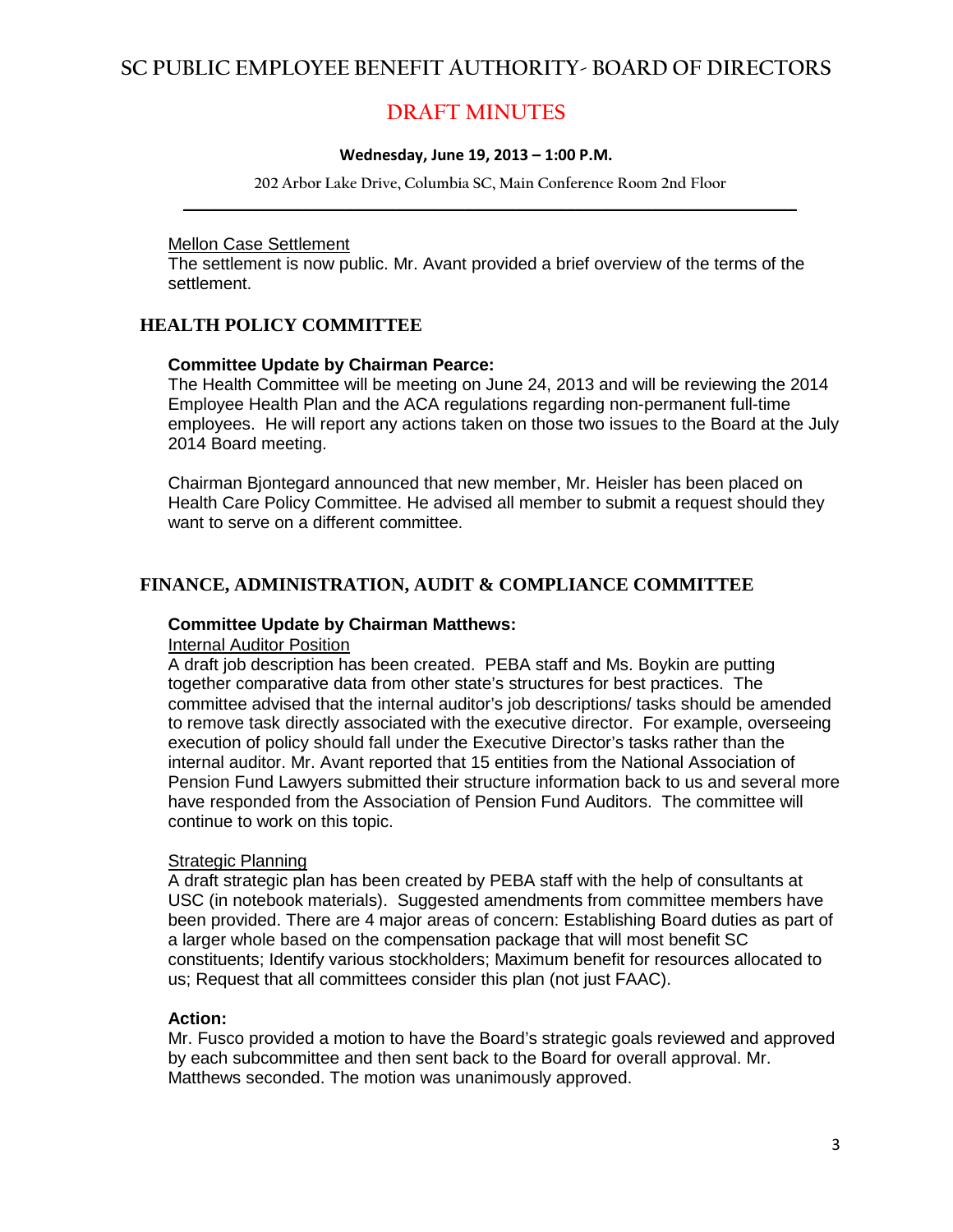# **DRAFT MINUTES**

#### **Wednesday, June 19, 2013 – 1:00 P.M.**

**202 Arbor Lake Drive, Columbia SC, Main Conference Room 2nd Floor \_\_\_\_\_\_\_\_\_\_\_\_\_\_\_\_\_\_\_\_\_\_\_\_\_\_\_\_\_\_\_\_\_\_\_\_\_\_\_\_\_\_\_\_\_\_\_\_\_\_\_\_\_\_\_\_\_\_\_\_\_\_\_\_\_\_\_\_\_\_\_\_**

#### **5. NEW BUSINESS**

#### **Report from Interim Director David Avant:**

#### DeLoitte & Touche IT Risk Assessment:

PEBA volunteered as 1 of 15 state agencies selected to conduct an IT risk assessment. This company is scheduled to perform their IT risk assessment in August 2013. Board members questioned if this audit was in line with the ISO certification. Mr. Avant will be meeting with the company in early July and will report back to the board exactly what will be included in the assessment.

#### Accountability Report:

It will be due to the Office of State Budget in September 2013. A draft will be presented to the Board at the August Meeting.

#### Legislative Update:

Mr. Avant introduced Gwen Bynoe, PEBA Legislative Liaison. A summary was provided of all legislative changes during the 2013 Legislative Session (in notebook material).

#### **Other New Business:**

Chairman Bjontegard reported that all PEBA Board Self Assessment Surveys have been collected and results compiled (in notebook material).

Chairman Bjontegard introduced the SC Retirees Association's new president, Donald Tudor. He thanked former president Wayne Bell for his services.

#### **6. ROUND TABLE COMMENTS**

There were no comments.

#### **7. EXECUTIVE SESSION PURSUANT TO S.C. CODE OF LAWS**

At 3:20 p.m., upon motion by Mr. Fusco and second by Mr. Heisler, the Board voted unanimously to enter into executive session.

Open meeting resumed at 3:55 p.m. following the Executive Session. No action was taken by the Board while in Executive Session.

#### **8. ADJOURNMENT**

There being no further business, Chairman Bjontegard adjourned the meeting at 4:00 p.m.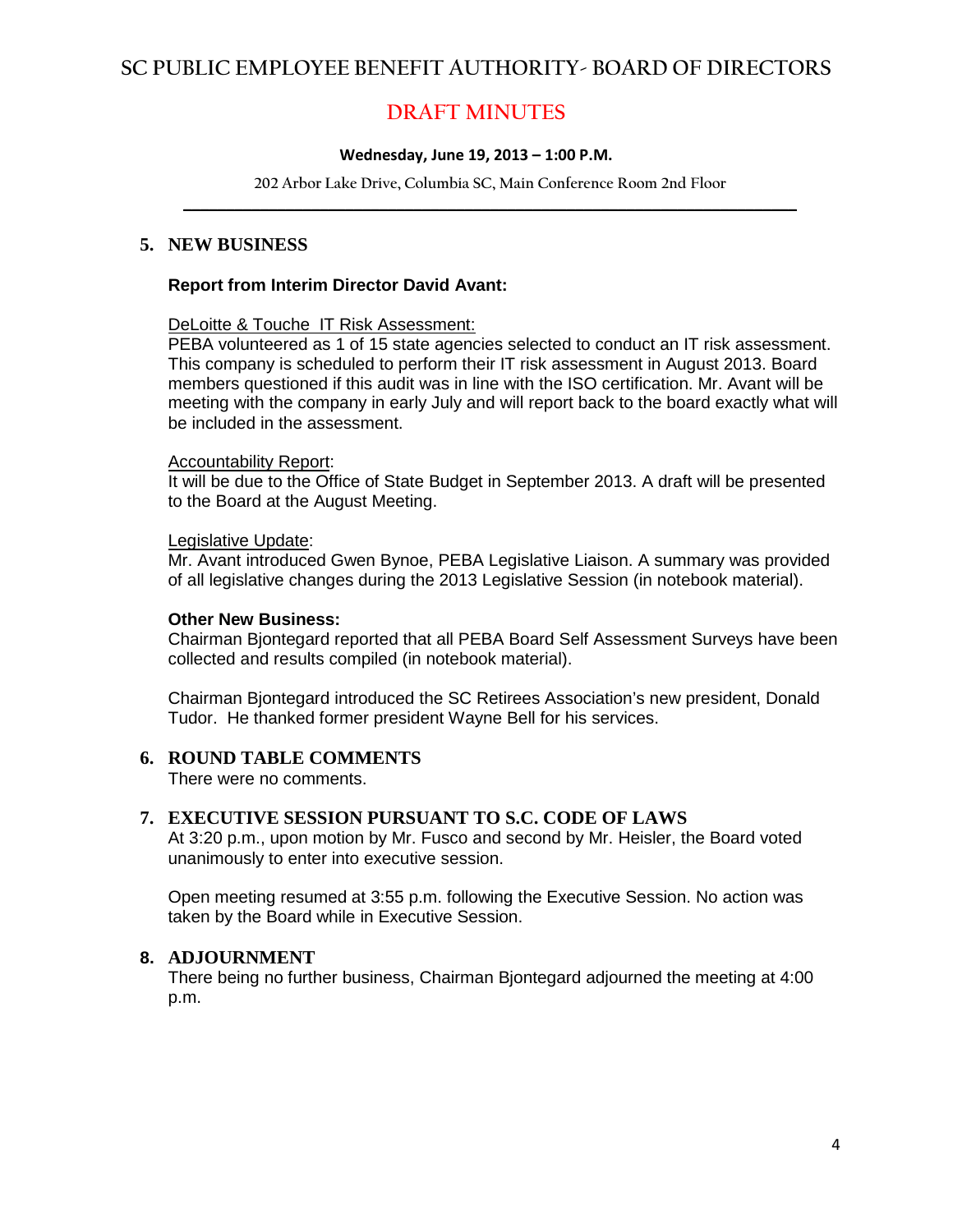#### **PUBLIC EMPLOYEE BENEFIT AUTHORITY AGENDA ITEM Board of Directors Meeting**

**Wednesday, July 17, 2013 Agenda 3**

**1. Subject: 2014 Employee Insurance Program** 

**2. Summary:** 

**Background Information:** 

**3. What is Board asked to do? Take action to amend the State Health Plan for the upcoming 2014 Plan to conform to available funding and Legislative provisions.**

**4. Supporting Documents:**

- (a) Attached:
	- 1. **Health plan appropriated funds information and requirements for 2014**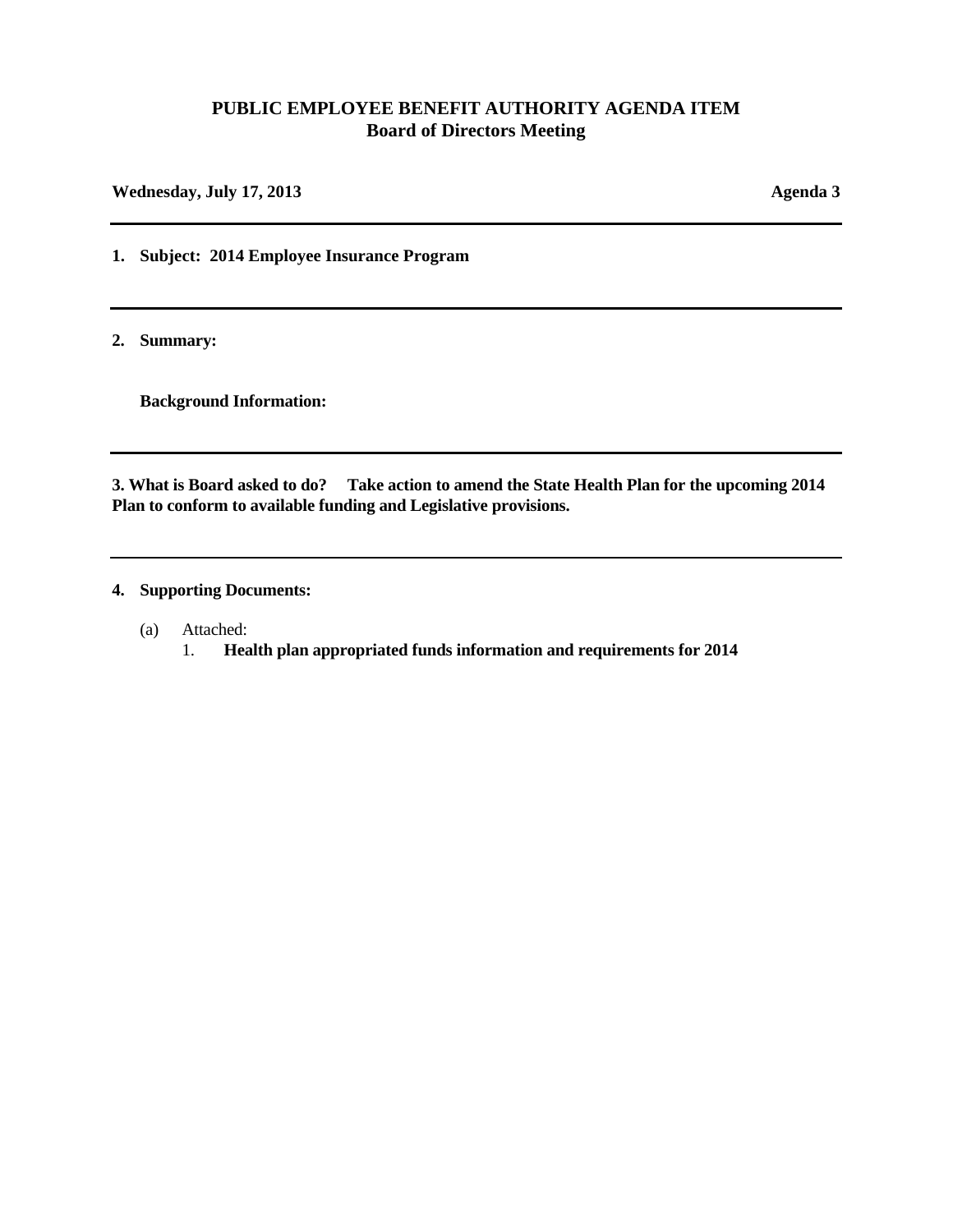

# **Budget Proviso**

• *105.7. (PEBA: FY 2014 State Health Plan) Of the funds authorized for the State Health Plan in Plan Year 2014 pursuant to Section 1- 11-710(A)(2) of the 1976 Code, an employer premium increase of 6.8% and a subscriber premium increase of 0% for each tier (subscriber, subscriber/spouse, subscriber/children, full family) will result for the standard State Health Plan in Plan Year 2014. Co- payment increases for participants of the State Health Plan in Plan Year 2014 shall not exceed 20%. Notwithstanding the foregoing, pursuant to Section 1-11-710(A)(3), the Public Employee Benefit Authority may adjust the plan, benefits, or contributions of the State Health Plan during Plan Year 2014 to ensure the fiscal stability of the Plan.*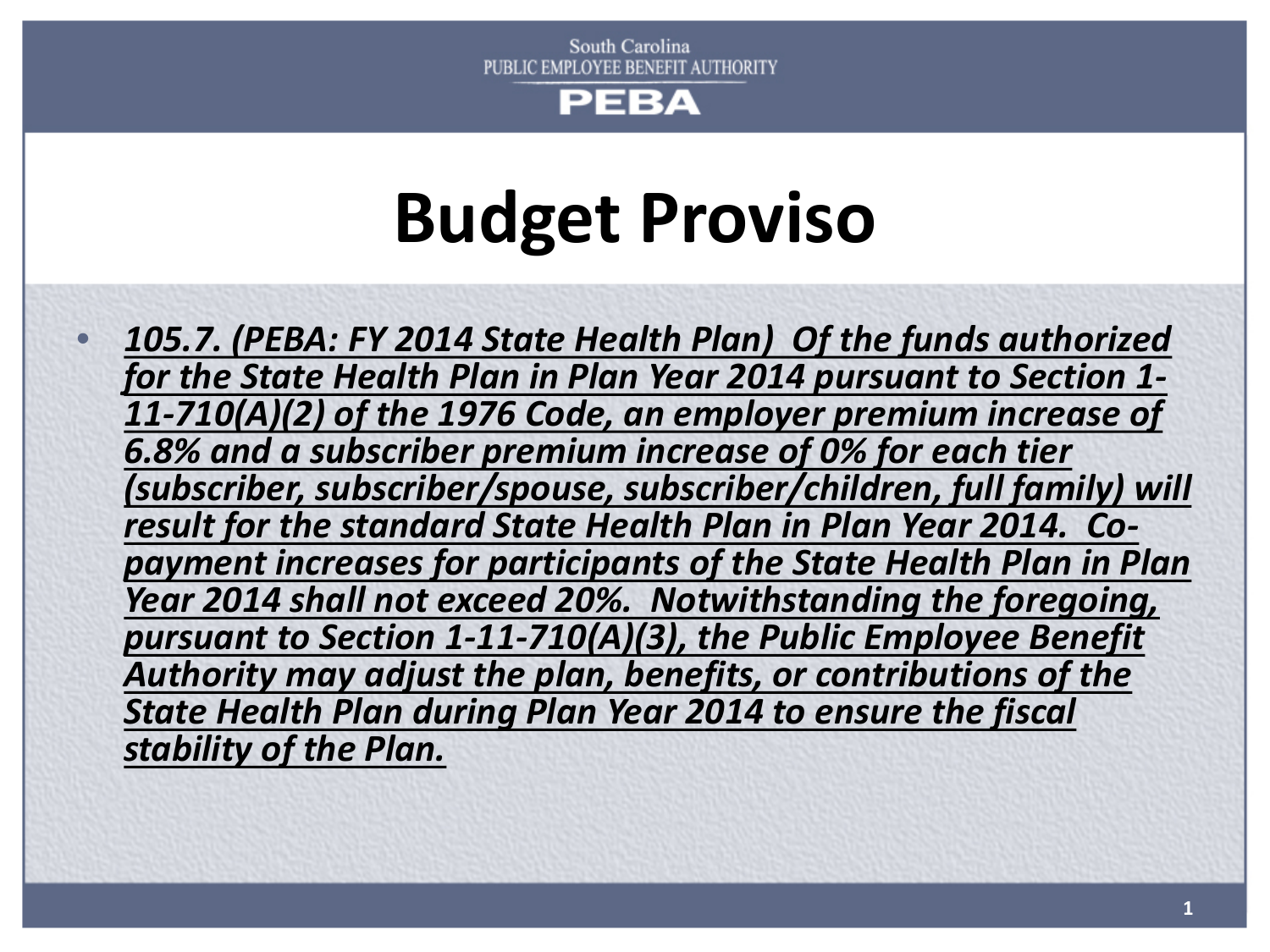

# **Monthly Premiums**

|                    | <b>Employee</b> | 2013 Employer | 2014 Employer |  |
|--------------------|-----------------|---------------|---------------|--|
| Employee           | \$102.18        | \$310.52      | \$331.64      |  |
| Employee/Spouse    | \$265.02        | \$615.08      | \$656.92      |  |
| Employee/Children  | \$150.48        | \$476.60      | \$509.02      |  |
| <b>Full Family</b> | \$320.66        | \$770.12      | \$822.50      |  |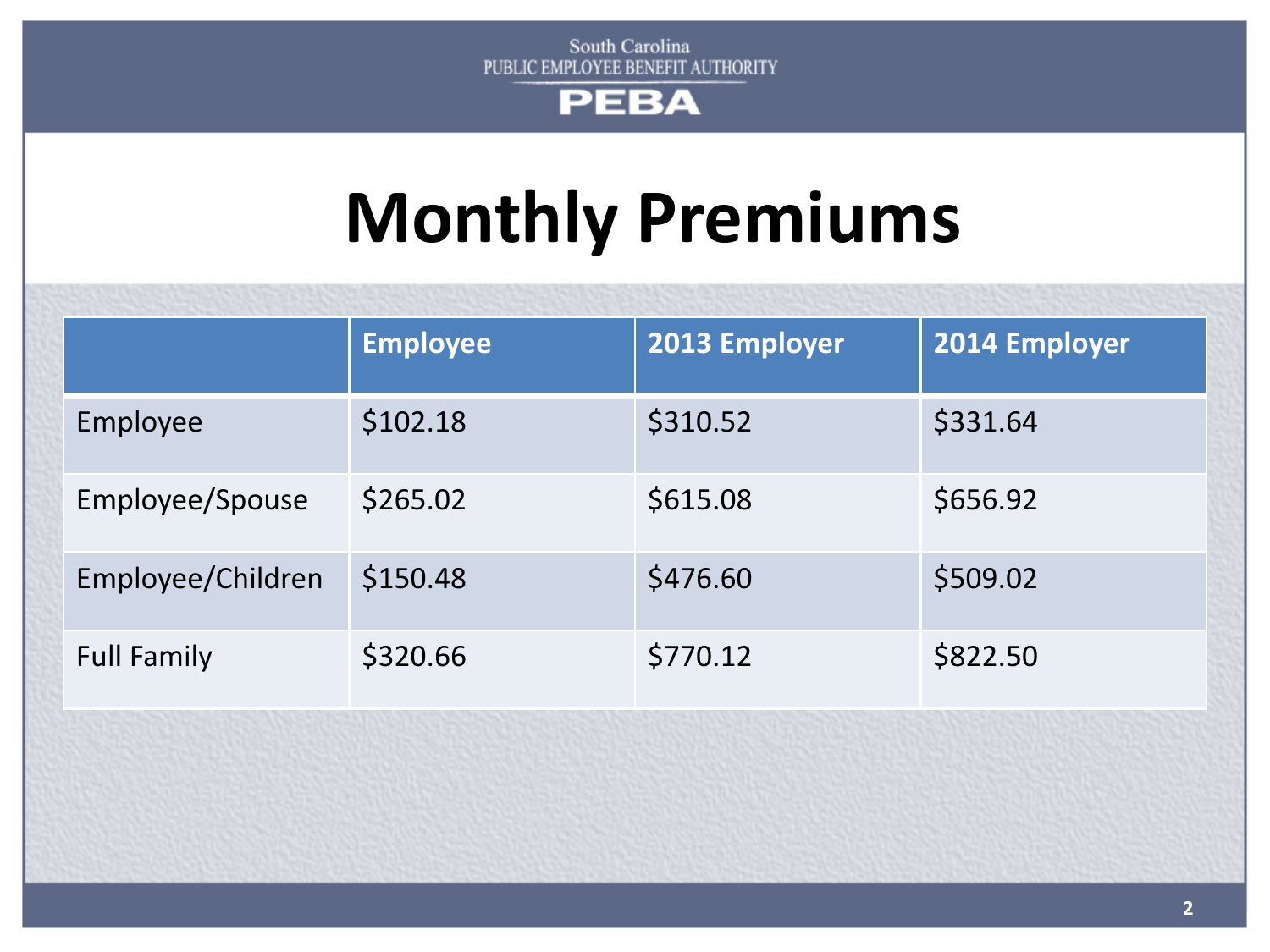

# **Benefit Structure**

|                                      | <b>Current</b> | 20% Increase  | Member Impact* |
|--------------------------------------|----------------|---------------|----------------|
| Deductible                           | \$350/\$700    | \$420/\$840   | 253,832        |
| Coinsurance max                      | \$2000/\$4000  | \$2400/\$4800 | 23,018         |
| Physician co-pay                     | \$10           | \$12          | 373,198        |
| <b>Emergency room</b><br>co-pay      | \$125          | \$150         | 58,589         |
| <b>Outpatient Hospital</b><br>co-pay | \$75           | \$90          | 199,738        |
| Pharmacy co-pay                      | \$9/\$30/\$50  | \$9/\$36/\$60 | 340,670        |

\*Medicare eligible retirees with the Medicare Supplement are not impacted by these changes unless they utilize non-generic drugs.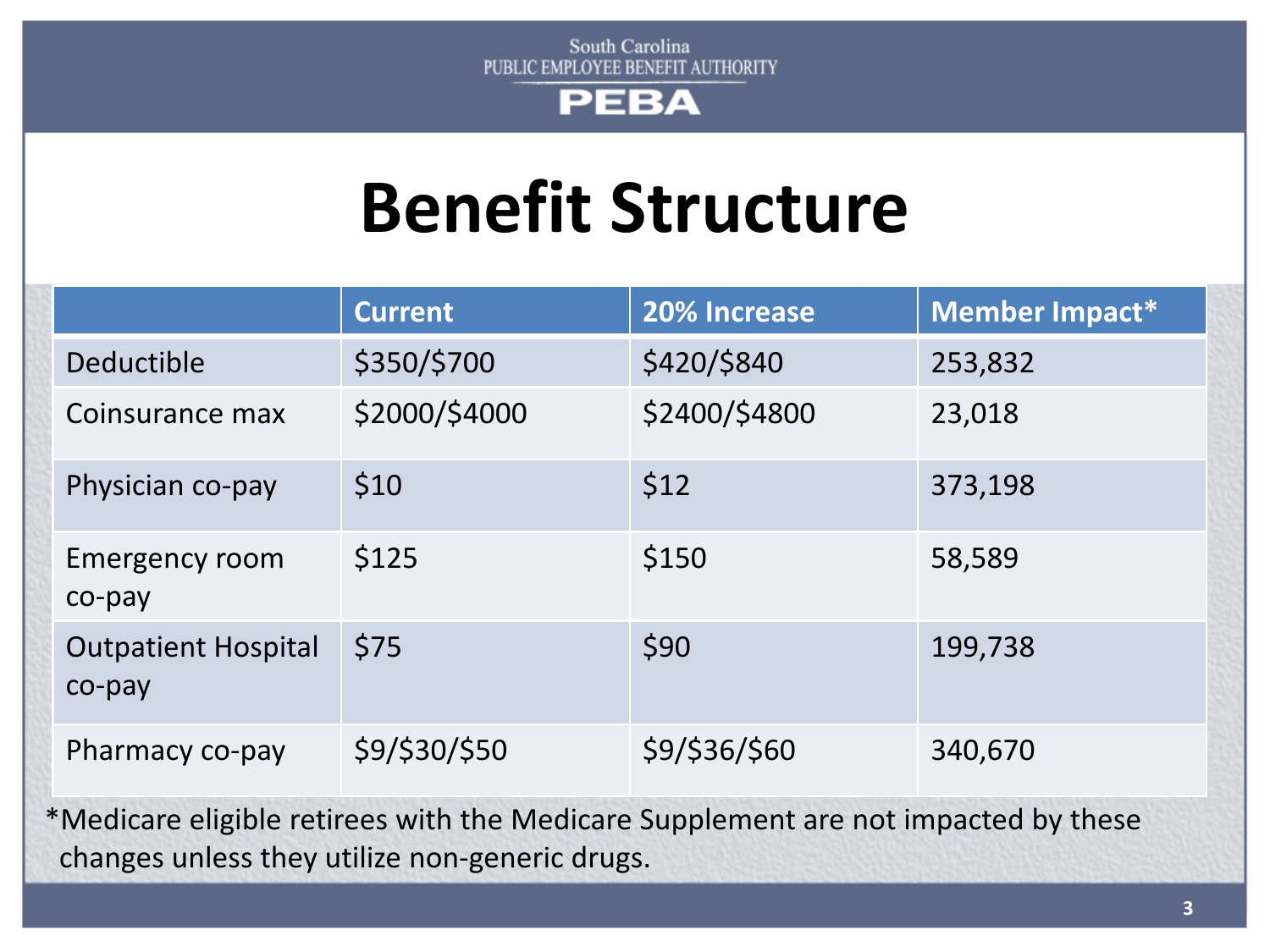

# **SHP Demographic Data**

|                       | <b>Subscribers</b>         | <b>Covered Lives</b> |
|-----------------------|----------------------------|----------------------|
|                       |                            |                      |
| <b>State Agencies</b> | 57,222                     | 106,019              |
| <b>Schools</b>        | 80,291                     | 159,986              |
| Local/Other           | 38,378                     | 71,437               |
| <b>Retirees</b>       | 79,418 (73% Medicare elig) | 108,725              |
| Total                 | 255,309                    | 446,167              |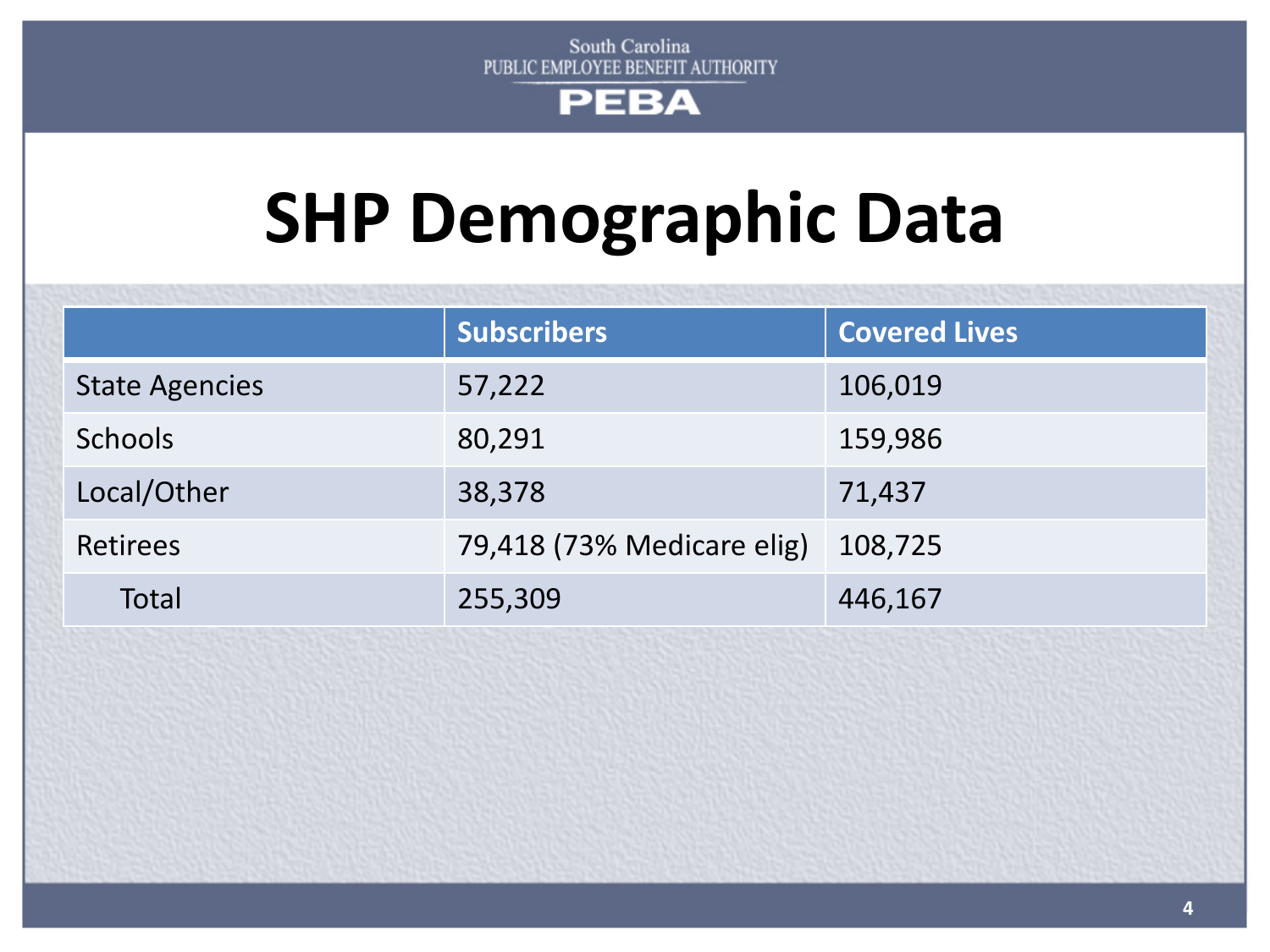# РЕВА

# **SHP is Grandfathered Under ACA**

- **As a grandfathered plan, most ACA provisions, such as required preventive care, do not apply to SHP.**
- **As a grandfathered plan, other than changes authorized or required by ACA, there have been no substantive changes to the SHP since 2010.**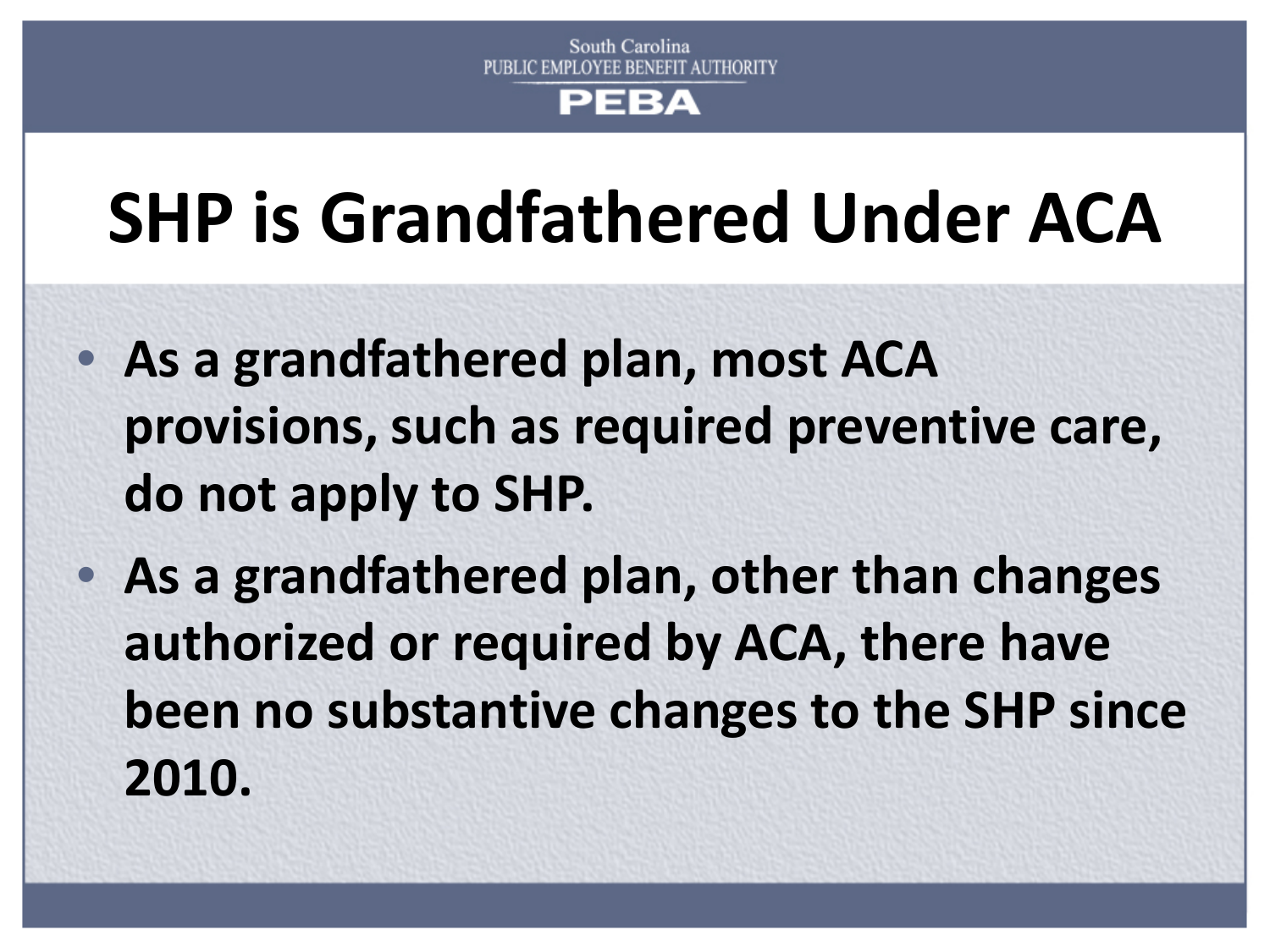# PEBA

# **Some ACA Provisions Apply to Grandfathered Plans**

- **No pre-existing condition exclusion for participants under age 19**
- **No lifetime maximum limits**
- **Coverage required for dependents up to age 26.**
- **These three elements have been in the SHP since January 1, 2011**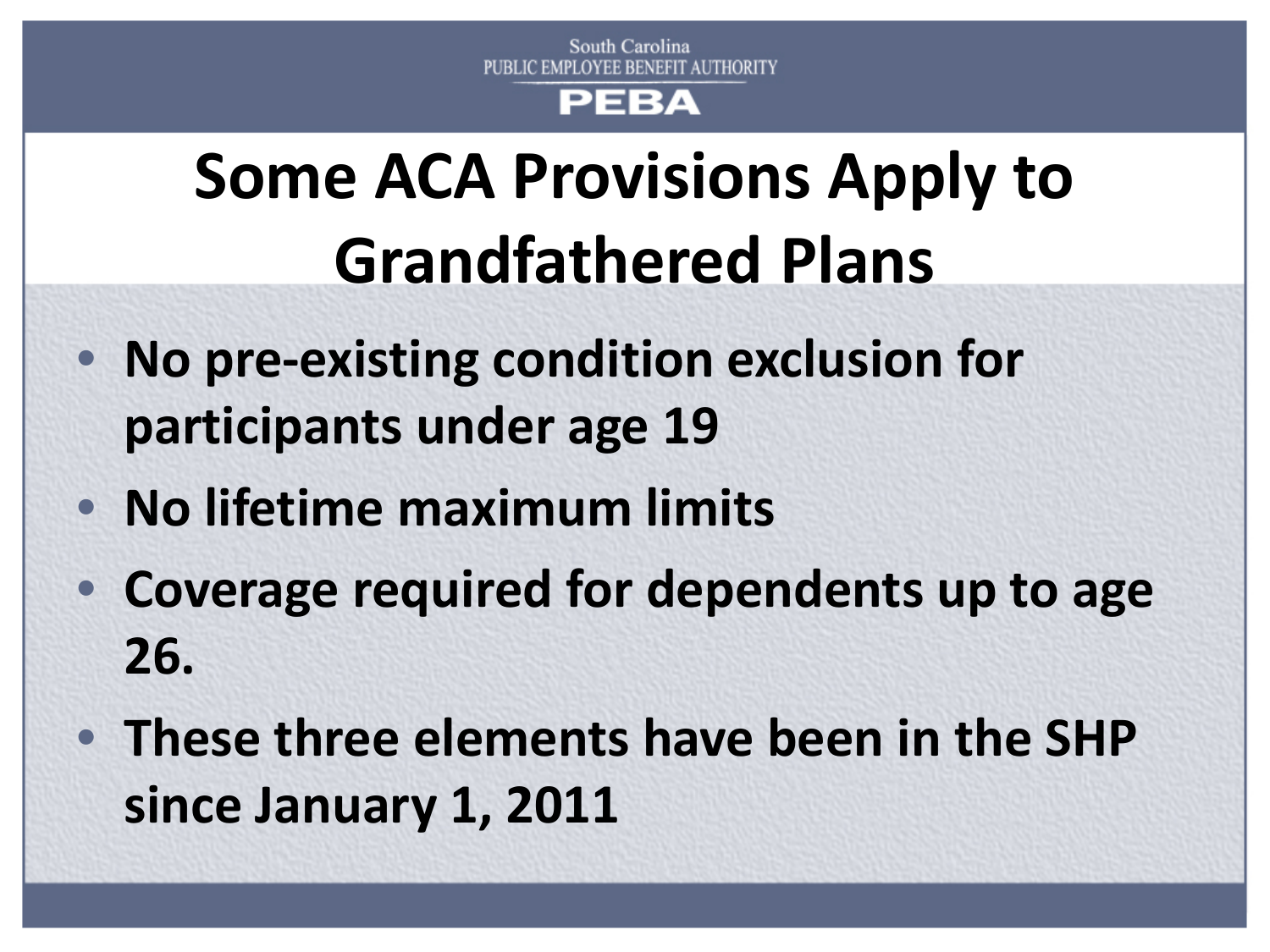# PEBA

# **New ACA Requirements for Grandfathered Plans in 2014**

- **No pre-existing condition exclusion for participants age 19 or older**
- **Participating employers must offer coverage to all full-time employees, including nonpermanent full-time employees**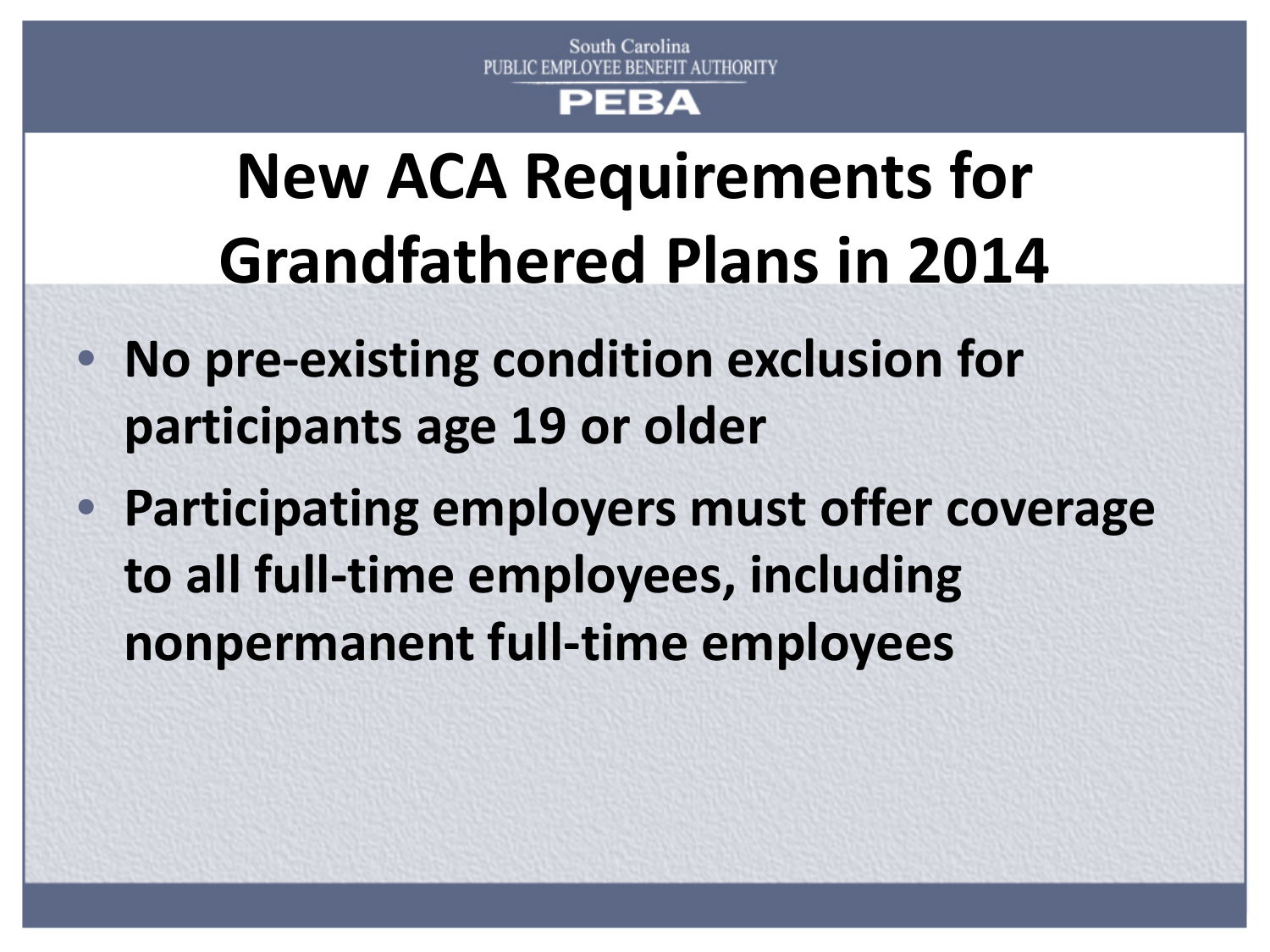

# **2014 Amendments**

- **Remove pre-existing condition provisions from Plan (this provision is mandatory)**
- **Amend Plan to extend eligibility to nonpermanent full-time employees (this provision is optional)**